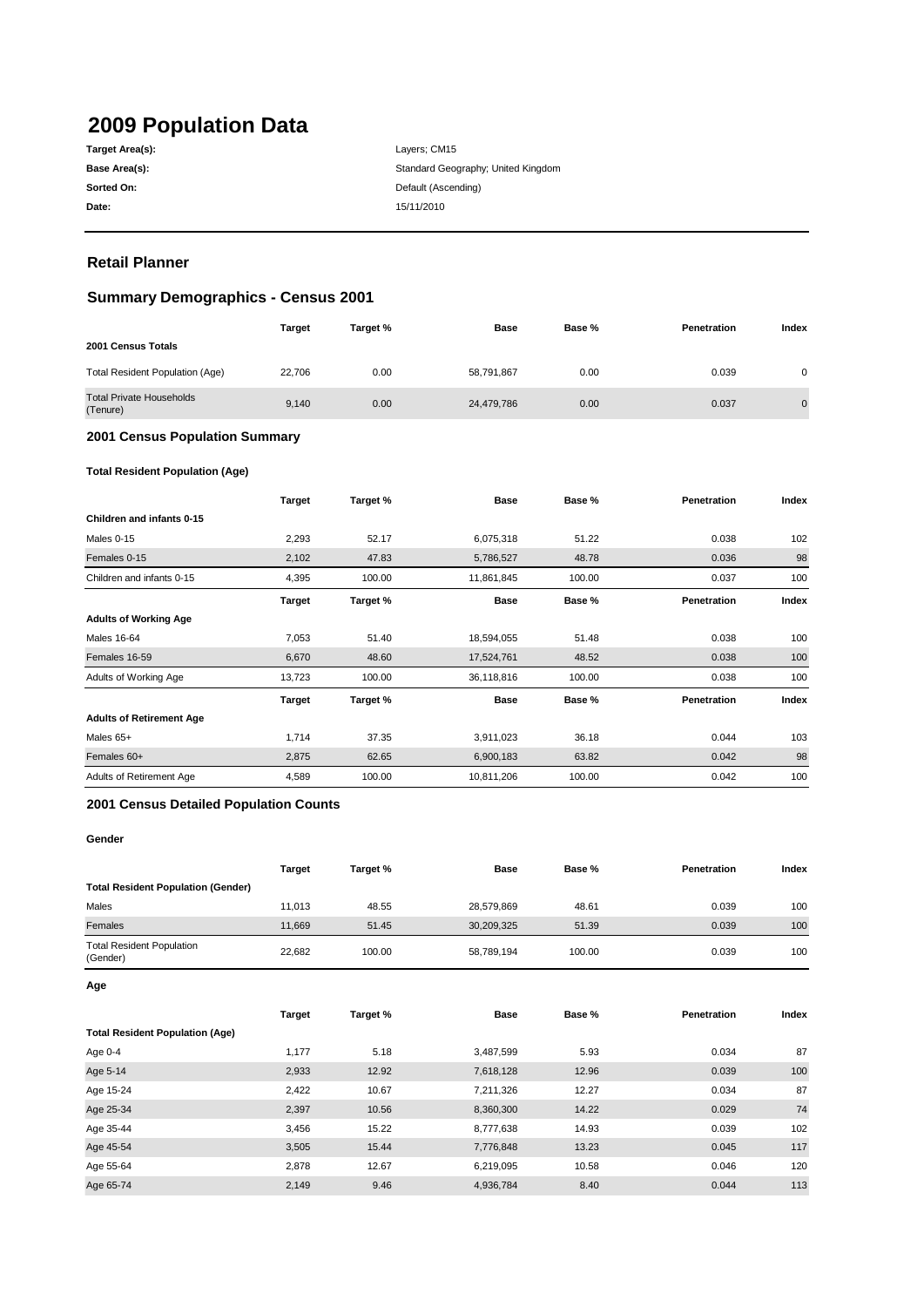| Age 75+                         | .790   | 7.88   | 4.404.149  | 7.49   | 0.041 | 105 |
|---------------------------------|--------|--------|------------|--------|-------|-----|
| Total Resident Population (Age) | 22,706 | 100.00 | 58,791,867 | 100.00 | 0.039 | 100 |

# **2001 Census - Economic Activity**

### **2001 Census - Economic Activity**

**All people aged 16 to 74 (Economic Activity)**

|                                                          | <b>Target</b> | Target % | <b>Base</b> | Base % | Penetration        | Index |
|----------------------------------------------------------|---------------|----------|-------------|--------|--------------------|-------|
| <b>Economically active</b>                               |               |          |             |        |                    |       |
| Economically active - Employee                           | 8,800         | 53.31    | 22,149,642  | 52.28  | 0.040              | 102   |
| Economically active - Full-time<br>students              | 352           | 2.13     | 1,106,393   | 2.61   | 0.032              | 82    |
| Economically active - Self<br>employed with employees    | 669           | 4.05     | 1,254,024   | 2.96   | 0.053              | 137   |
| Economically active - Self<br>employed without employees | 1,152         | 6.98     | 2,198,472   | 5.19   | 0.052              | 135   |
| Economically active -<br>Unemployed                      | 275           | 1.67     | 1,458,207   | 3.44   | 0.019              | 48    |
| All people aged 16 to 74<br>(Economic Activity)          | 16,506        | 100.00   | 42,364,055  | 100.00 | 0.039              | 100   |
|                                                          |               |          |             |        |                    |       |
|                                                          | <b>Target</b> | Target % | <b>Base</b> | Base % | <b>Penetration</b> | Index |
| <b>Economically inactive</b>                             |               |          |             |        |                    |       |
| Economically inactive - Looking<br>after home/family     | 1.265         | 7.66     | 2,737,615   | 6.46   | 0.046              | 119   |
| Economically inactive - Other                            | 339           | 2.06     | 1,363,465   | 3.22   | 0.025              | 64    |
| Economically inactive - Retired                          | 2,597         | 15.74    | 5,654,426   | 13.35  | 0.046              | 118   |
| Economically inactive - Student                          | 511           | 3.10     | 1,994,208   | 4.71   | 0.026              | 66    |
| Economically inactive -<br>Permanently sick/disabled     | 546           | 3.31     | 2,447,603   | 5.78   | 0.022              | 57    |

#### **2001 Census - Economic Activity by Gender**

|                                                       | <b>Target</b> | Target % | <b>Base</b> | Base % | Penetration | Index |
|-------------------------------------------------------|---------------|----------|-------------|--------|-------------|-------|
| All people aged 16 to 74 (Econ Activity by Gender)    |               |          |             |        |             |       |
| All males aged 16 to 74                               | 8,069         | 49.07    | 20.895.777  | 49.14  | 0.039       | 100   |
| Males Economically active                             | 6.203         | 37.72    | 15,363,899  | 36.13  | 0.040       | 104   |
| Males Economically inactive                           | 1,866         | 11.35    | 5,531,878   | 13.01  | 0.034       | 87    |
| All females aged 16 to 74                             | 8.374         | 50.93    | 21,629,980  | 50.86  | 0.039       | 100   |
| Females Economically active                           | 5.006         | 30.44    | 12.820.775  | 30.15  | 0.039       | 101   |
| Females Economically inactive                         | 3.368         | 20.49    | 8.809.205   | 20.72  | 0.038       | 99    |
| All people aged 16 to 74 (Econ<br>Activity by Gender) | 16.443        | 100.00   | 42,525,757  | 100.00 | 0.039       | 100   |

# **Approximated Social Grade**

|                                                         | <b>Target</b> | Target % | <b>Base</b> | Base % | <b>Penetration</b> | Index |
|---------------------------------------------------------|---------------|----------|-------------|--------|--------------------|-------|
| All people aged 16 and over in HHs (Social Grade)       |               |          |             |        |                    |       |
| AB Higher and intermediate<br>manager/admin/prof        | 5.652         | 31.31    | 9.907.832   | 21.57  | 0.057              | 145   |
| C1 Supervisory, clerical, junior<br>manager/admin/prof  | 6.154         | 34.10    | 13,513,414  | 29.42  | 0.046              | 116   |
| C2 Skilled manual workers                               | 1.973         | 10.93    | 6.996.182   | 15.23  | 0.028              | 72    |
| D Semi-skilled and unskilled<br>manual workers          | 1.900         | 10.53    | 7.976.329   | 17.36  | 0.024              | 61    |
| E On state benefit, unemployed,<br>lowest grade workers | 2.369         | 13.12    | 7.541.557   | 16.42  | 0.031              | 80    |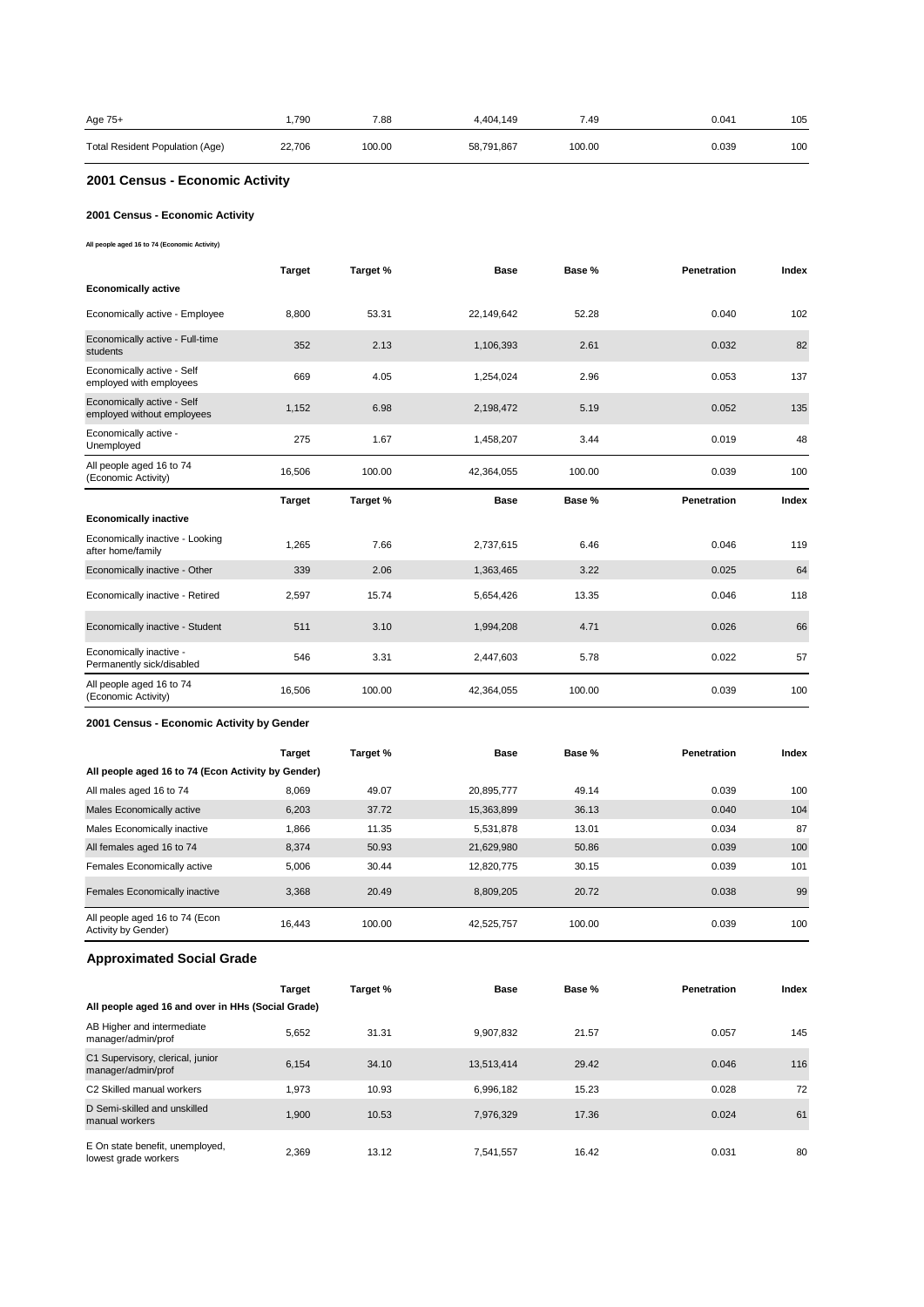| All people aged 16 and over in<br>HHs (Social Grade) | 18,047                  | 100.00   | 45,935,314 | 100.00 | 0.039       | 100          |
|------------------------------------------------------|-------------------------|----------|------------|--------|-------------|--------------|
| <b>Ethnic Group (GB)</b>                             |                         |          |            |        |             |              |
|                                                      | <b>Target</b>           | Target % | Base       | Base % | Penetration | Index        |
| All People (Ethnic Group) (GB)                       |                         |          |            |        |             |              |
| White                                                | 22,008                  | 97.19    | 52,481,255 | 91.91  | 0.042       | 106          |
| White- British (inc. White<br>Scottish)              | 21,257                  | 93.87    | 50,366,497 | 88.20  | 0.042       | 106          |
| White- Irish                                         | 253                     | 1.12     | 691,606    | 1.21   | 0.037       | 92           |
| White- Other White                                   | 497                     | 2.20     | 1,423,152  | 2.49   | 0.035       | 88           |
| Mixed                                                | 184                     | 0.81     | 673,743    | 1.18   | 0.027       | 69           |
| Asian or Asian British                               | 203                     | 0.90     | 2,328,784  | 4.08   | 0.009       | 22           |
| Asian-Indian                                         | 125                     | 0.55     | 1,051,614  | 1.84   | 0.012       | 30           |
| Asian- Pakistani                                     | $\overline{\mathbf{4}}$ | 0.02     | 746,520    | 1.31   | 0.001       | $\mathbf{1}$ |
| Asian- Bangladeshi                                   | 12                      | 0.05     | 282,854    | 0.50   | 0.004       | 11           |
| Asian- Other Asian                                   | 62                      | 0.28     | 247,796    | 0.43   | 0.025       | 64           |
| <b>Black or Black British</b>                        | 130                     | 0.57     | 1,147,400  | 2.01   | 0.011       | 29           |
| <b>Black- Caribbean</b>                              | 47                      | 0.21     | 565,839    | 0.99   | 0.008       | 21           |
| Black- African                                       | 53                      | 0.23     | 484,578    | 0.85   | 0.011       | 28           |
| Black- Other Black (inc. Black<br>Scottish)          | 30                      | 0.13     | 96,983     | 0.17   | 0.031       | 77           |
| Chinese or Other Ethnic Group                        | 120                     | 0.53     | 472,190    | 0.83   | 0.025       | 64           |
| Other- Chinese                                       | 77                      | 0.34     | 243,243    | 0.43   | 0.032       | 80           |
| Other- Other Ethnic Group                            | 43                      | 0.19     | 228,947    | 0.40   | 0.019       | 48           |
| All People (Ethnic Group) (GB)                       | 22,645                  | 100.00   | 57,103,372 | 100.00 | 0.040       | 100          |

# **Tenure (HH)**

|                                                           | <b>Target</b> | Target % | <b>Base</b> | Base % | Penetration        | Index |
|-----------------------------------------------------------|---------------|----------|-------------|--------|--------------------|-------|
| All Households (Tenure)                                   |               |          |             |        |                    |       |
| Owned (HH)                                                | 7,582         | 82.67    | 16,724,882  | 68.32  | 0.045              | 121   |
| Own- Owns outright (HH)                                   | 3,632         | 39.60    | 7,078,266   | 28.91  | 0.051              | 137   |
| Own- Owns with a mortgage or<br>loan (HH)                 | 3,910         | 42.64    | 9,489,495   | 38.76  | 0.041              | 110   |
| Own- Shared ownership (HH)                                | 40            | 0.43     | 157,121     | 0.64   | 0.025              | 67    |
| Social Rented (HH)                                        | 856           | 9.33     | 4,885,741   | 19.96  | 0.018              | 47    |
| Social- Rented from Council<br>(LA/Scottish Homes) (HH)   | 688           | 7.51     | 3,458,066   | 14.13  | 0.020              | 53    |
| Social- Other social rented (HH)                          | 167           | 1.82     | 1,427,675   | 5.83   | 0.012              | 31    |
| Private rented (HH)                                       | 526           | 5.74     | 2,345,327   | 9.58   | 0.022              | 60    |
| Private- Private landlord or<br>letting agency (HH)       | 463           | 5.05     | 2,053,467   | 8.39   | 0.023              | 60    |
| Private- Employer of a<br>household member (HH)           | 20            | 0.22     | 63,564      | 0.26   | 0.032              | 86    |
| Private- Relative or friend of a<br>household member (HH) | 30            | 0.33     | 155,578     | 0.64   | 0.019              | 51    |
| Private- Other (HH)                                       | 13            | 0.14     | 72,718      | 0.30   | 0.017              | 46    |
| Living rent free (HH)                                     | 176           | 1.92     | 523,836     | 2.14   | 0.034              | 90    |
| All Households (Tenure)                                   | 9,171         | 100.00   | 24,479,786  | 100.00 | 0.038              | 100   |
|                                                           | <b>Target</b> | Target % | <b>Base</b> | Base % | <b>Penetration</b> | Index |
| <b>Car Ownership</b>                                      |               |          |             |        |                    |       |
| No car or van                                             | 1,223         | 13.41    | 6,717,523   | 27.44  | 0.018              | 49    |
| 1 car or van                                              | 3,658         | 40.11    | 10,715,221  | 43.77  | 0.034              | 92    |
| 2 cars or vans                                            | 3,191         | 35.00    | 5,652,000   | 23.09  | 0.057              | 152   |
| 3 cars or vans                                            | 780           | 8.56     | 1,068,923   | 4.37   | 0.073              | 196   |
| Car Ownership                                             | 9,119         | 100.00   | 24,479,968  | 100.00 | 0.037              | 100   |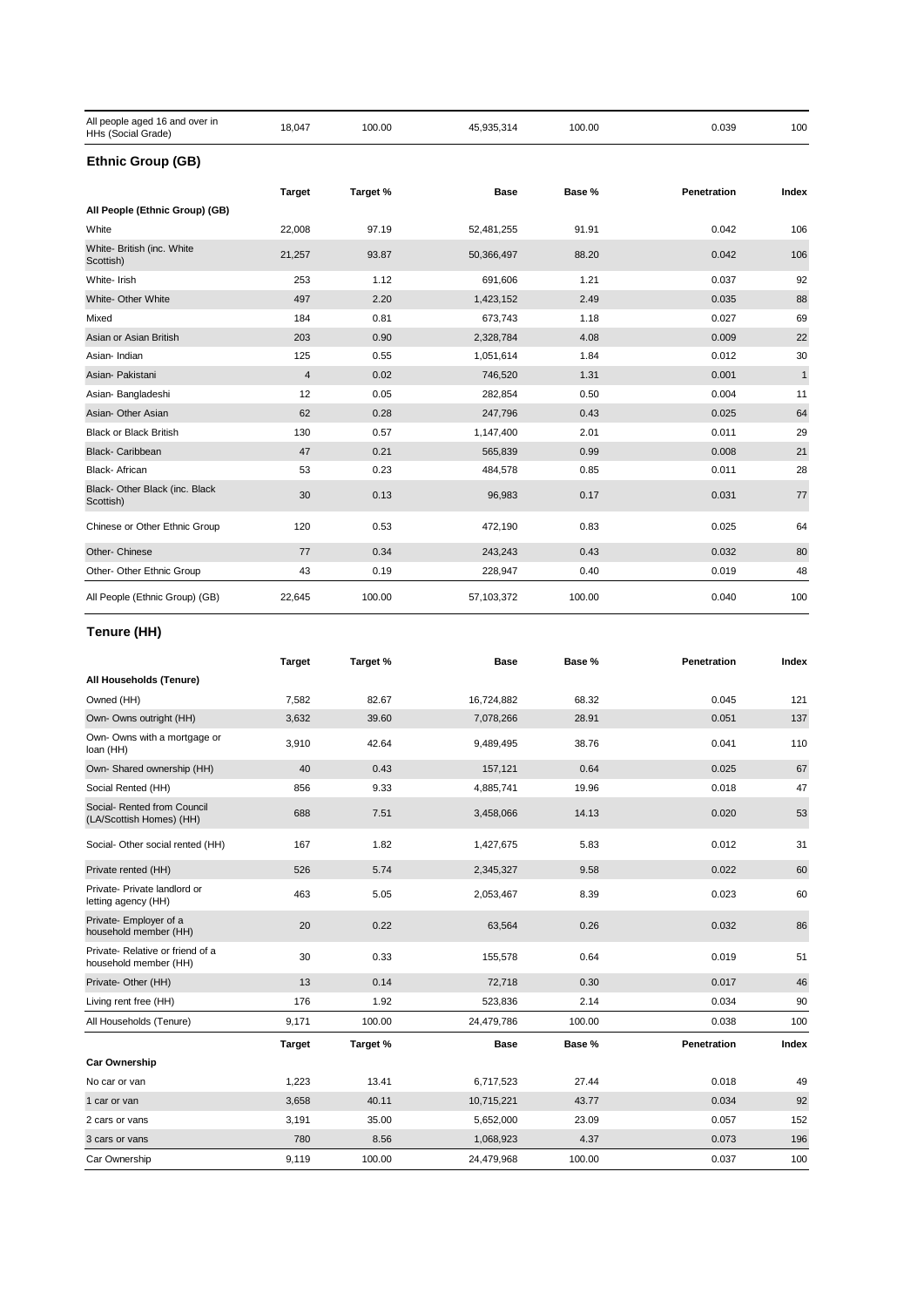# **Summary Demographics - Household and Population Estimates 2009**

|                                                 | <b>Target</b> | Target % | Base        | Base % | Penetration | Index       |
|-------------------------------------------------|---------------|----------|-------------|--------|-------------|-------------|
| Household and Population Estimates 2009: Totals |               |          |             |        |             |             |
| Population estimate 2009                        | 22,398        | 0.00     | 61,861,552  | 0.00   | 0.036       | $\mathbf 0$ |
| Household estimate 2009                         | 9,464         | 0.00     | 26,569,236  | 0.00   | 0.036       | $\pmb{0}$   |
| <b>Population estimate 2009</b>                 |               |          |             |        |             |             |
| <b>Population Estimates 2009 - Summary</b>      |               |          |             |        |             |             |
|                                                 | <b>Target</b> | Target % | <b>Base</b> | Base % | Penetration | Index       |
| Children and infants 0-15                       |               |          |             |        |             |             |
| Males 0-15                                      | 2,139         | 9.55     | 5,904,529   | 9.54   | 0.036       | 100         |
| Females 0-15                                    | 2,068         | 9.23     | 5,625,209   | 9.09   | 0.037       | 102         |
| Population estimate 2009                        | 22,398        | 100.00   | 61,861,552  | 100.00 | 0.036       | 100         |
|                                                 | Target        | Target % | Base        | Base % | Penetration | Index       |
| <b>Adults of Working Age</b>                    |               |          |             |        |             |             |
| <b>Males 16-64</b>                              | 6,879         | 30.71    | 20,073,631  | 32.45  | 0.034       | 95          |
| Females 16-59                                   | 6,532         | 29.16    | 18,254,555  | 29.51  | 0.036       | 99          |
| Population estimate 2009                        | 22,398        | 100.00   | 61,861,552  | 100.00 | 0.036       | 100         |
|                                                 | <b>Target</b> | Target % | Base        | Base % | Penetration | Index       |
| <b>Adults of Retirement Age</b>                 |               |          |             |        |             |             |
| Males 65+                                       | 1,783         | 7.96     | 4,431,393   | 7.16   | 0.040       | 111         |
| Females 60+                                     | 2,997         | 13.38    | 7,572,235   | 12.24  | 0.040       | 109         |
| Population estimate 2009                        | 22,398        | 100.00   | 61,861,552  | 100.00 | 0.036       | 100         |
|                                                 | <b>Target</b> | Target % | <b>Base</b> | Base % | Penetration | Index       |
| Population Estimates 2009 - Gender              |               |          |             |        |             |             |
| Males                                           | 10,802        | 48.23    | 30,409,553  | 49.16  | 0.036       | 98          |
| Females                                         | 11,596        | 51.77    | 31,451,999  | 50.84  | 0.037       | 102         |
| Population estimate 2009                        | 22,398        | 100.00   | 61,861,552  | 100.00 | 0.036       | 100         |
|                                                 | <b>Target</b> | Target % | <b>Base</b> | Base % | Penetration | Index       |
| Population Estimates 2009 - Age                 |               |          |             |        |             |             |
| Age 0-4                                         | 1,153         | 5.15     | 3,756,088   | 6.07   | 0.031       | 85          |
| Age 5-14                                        | 2,728         | 12.18    | 7,020,391   | 11.35  | 0.039       | 107         |
| Age 15-24                                       | 2,730         | 12.19    | 8,266,438   | 13.36  | 0.033       | 91          |
| Age 25-34                                       | 2,013         | 8.99     | 8,046,491   | 13.01  | 0.025       | 69          |
| Age 35-44                                       | 3,308         | 14.77    | 9,037,584   | 14.61  | 0.037       | 101         |
| Age 45-54                                       | 3,476         | 15.52    | 8,332,911   | 13.47  | 0.042       | 115         |
| Age 55-64                                       | 3,033         | 13.54    | 7,295,181   | 11.79  | 0.042       | 115         |
| Age 65-74                                       | 2,006         | 8.96     | 5,279,117   | 8.53   | 0.038       | 105         |
| Age 75-84                                       | 1,418         | 6.33     | 3,458,793   | 5.59   | 0.041       | 113         |
| Age $85+$                                       | 532           | 2.38     | 1,368,558   | 2.21   | 0.039       | 107         |
| Population estimate 2009                        | 22,398        | 100.00   | 61,861,552  | 100.00 | 0.036       | 100         |

# **Summary Demographics - Household and Population Projections**

|                              | <b>Target</b> | Target % | <b>Base</b> | Base % | Penetration | Index       |
|------------------------------|---------------|----------|-------------|--------|-------------|-------------|
| <b>Household Projections</b> |               |          |             |        |             |             |
| Household Projection 2029    | 11,482        | 0.00     | 32,678,892  | 0.00   | 0.035       | 0           |
| Household Projection 2028    | 11,373        | 0.00     | 32,392,564  | 0.00   | 0.035       | $\mathbf 0$ |
| Household Projection 2027    | 11,292        | 0.00     | 32,105,549  | 0.00   | 0.035       | 0           |
| Household Projection 2026    | 11,203        | 0.00     | 31,815,636  | 0.00   | 0.035       | $\mathbf 0$ |
| Household Projection 2025    | 11,105        | 0.00     | 31,529,239  | 0.00   | 0.035       | 0           |
| Household Projection 2024    | 11,055        | 0.00     | 31,241,215  | 0.00   | 0.035       | $\mathbf 0$ |
| Household Projection 2023    | 10.919        | 0.00     | 30,948,527  | 0.00   | 0.035       | 0           |
| Household Projection 2022    | 10.840        | 0.00     | 30,650,777  | 0.00   | 0.035       | $\mathbf 0$ |
| Household Projection 2021    | 10.738        | 0.00     | 30,345,892  | 0.00   | 0.035       | 0           |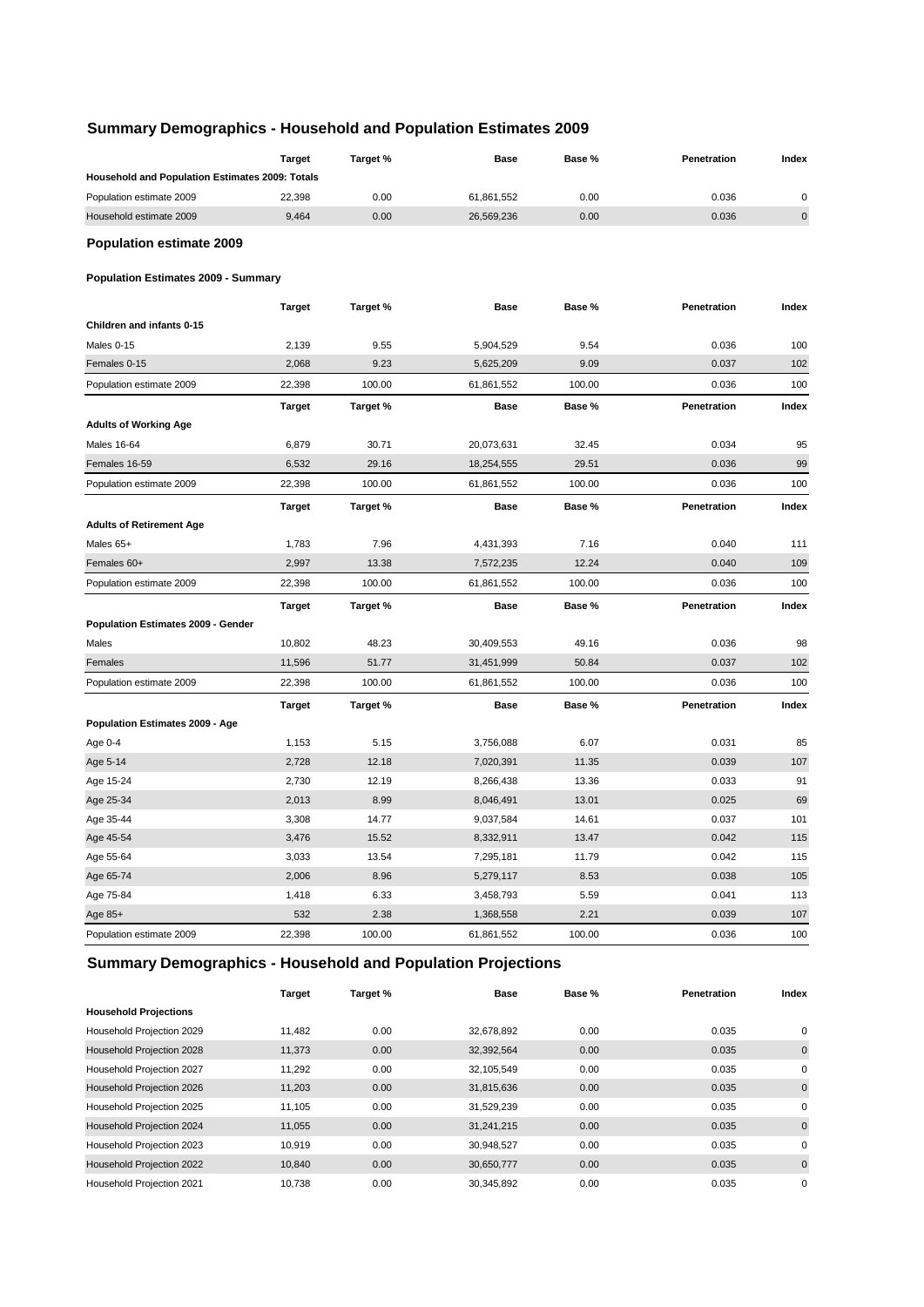| Household Projection 2020           | 10,652        | 0.00     | 30,039,214  | 0.00   | 0.036       | $\mathbf 0$ |
|-------------------------------------|---------------|----------|-------------|--------|-------------|-------------|
| Household Projection 2019           | 10,527        | 0.00     | 29,731,779  | 0.00   | 0.035       | 0           |
| Household Projection 2018           | 10,434        | 0.00     | 29,420,278  | 0.00   | 0.036       | $\pmb{0}$   |
| Household Projection 2017           | 10,334        | 0.00     | 29,105,088  | 0.00   | 0.036       | 0           |
| Household Projection 2016           | 10,230        | 0.00     | 28,790,130  | 0.00   | 0.036       | $\pmb{0}$   |
| Household Projection 2015           | 10,098        | 0.00     | 28,470,361  | 0.00   | 0.036       | 0           |
| Household Projection 2014           | 10,002        | 0.00     | 28,149,891  | 0.00   | 0.036       | 0           |
| Household Projection 2013           | 9,894         | 0.00     | 27,827,983  | 0.00   | 0.036       | 0           |
| Household Projection 2012           | 9,803         | 0.00     | 27,508,323  | 0.00   | 0.036       | $\mathbf 0$ |
| Household Projection 2011           | 9,630         | 0.00     | 27,190,321  | 0.00   | 0.035       | 0           |
| Household Projection 2010           | 9,549         | 0.00     | 26,865,586  | 0.00   | 0.036       | $\pmb{0}$   |
|                                     | <b>Target</b> | Target % | <b>Base</b> | Base % | Penetration | Index       |
| Population Projections 2010 - Total |               |          |             |        |             |             |
|                                     |               |          |             |        |             |             |
| Total Resident Population (2010)    | 22,464        | 0.00     | 62,308,631  | 0.00   | 0.036       | 0           |
|                                     | <b>Target</b> | Target % | <b>Base</b> | Base % | Penetration | Index       |
| Population Projections 2011 - Total |               |          |             |        |             |             |
| Total Resident Population (2011)    | 22,605        | 0.00     | 62,755,281  | 0.00   | 0.036       | 0           |
|                                     | <b>Target</b> | Target % | <b>Base</b> | Base % | Penetration | Index       |
| Population Projections 2012 - Total |               |          |             |        |             |             |
| Total Resident Population (2012)    | 22,888        | 0.00     | 63,199,130  | 0.00   | 0.036       | 0           |
|                                     | <b>Target</b> | Target % | <b>Base</b> | Base % | Penetration | Index       |
| Population Projections 2013 - Total |               |          |             |        |             |             |

# **Population Projections 2014**

#### **Total Resident Population (2014)**

**Population Projections 2014 - Summary**

|                                      | <b>Target</b> | Target % | <b>Base</b> | Base % | Penetration        | Index |
|--------------------------------------|---------------|----------|-------------|--------|--------------------|-------|
| Children and infants 0-15 (2014)     |               |          |             |        |                    |       |
| Males 0-15 (2014)                    | 2,158         | 9.33     | 6,073,773   | 9.48   | 0.036              | 98    |
| Females 0-15 (2014)                  | 2,129         | 9.21     | 5,797,265   | 9.05   | 0.037              | 102   |
| Total Resident Population (2014)     | 23,121        | 100.00   | 64,060,137  | 100.00 | 0.036              | 100   |
|                                      | <b>Target</b> | Target % | <b>Base</b> | Base % | <b>Penetration</b> | Index |
| Adults of Working Age (2014)         |               |          |             |        |                    |       |
| Males 16-64 (2014)                   | 6,907         | 29.87    | 20,397,567  | 31.84  | 0.034              | 94    |
| Females 16-59 (2014)                 | 6,672         | 28.86    | 18,616,742  | 29.06  | 0.036              | 99    |
| Total Resident Population (2014)     | 23,121        | 100.00   | 64,060,137  | 100.00 | 0.036              | 100   |
|                                      | <b>Target</b> | Target % | <b>Base</b> | Base % | <b>Penetration</b> | Index |
| Adults of Retirement Age (2014)      |               |          |             |        |                    |       |
| Males 65+ (2014)                     | 2,074         | 8.97     | 5,138,506   | 8.02   | 0.040              | 112   |
| Females 60+ (2014)                   | 3,181         | 13.76    | 8,036,284   | 12.54  | 0.040              | 110   |
| Total Resident Population (2014)     | 23,121        | 100.00   | 64,060,137  | 100.00 | 0.036              | 100   |
|                                      | <b>Target</b> | Target % | <b>Base</b> | Base % | Penetration        | Index |
| Population Projections 2014 - Gender |               |          |             |        |                    |       |
| Males (2014)                         | 11,139        | 48.18    | 31,609,846  | 49.34  | 0.035              | 98    |
| Females (2014)                       | 11,982        | 51.82    | 32,450,291  | 50.66  | 0.037              | 102   |
| Total Resident Population (2014)     | 23,121        | 100.00   | 64,060,137  | 100.00 | 0.036              | 100   |
|                                      | <b>Target</b> | Target % | <b>Base</b> | Base % | Penetration        | Index |

**Population Projections 2014 - Age**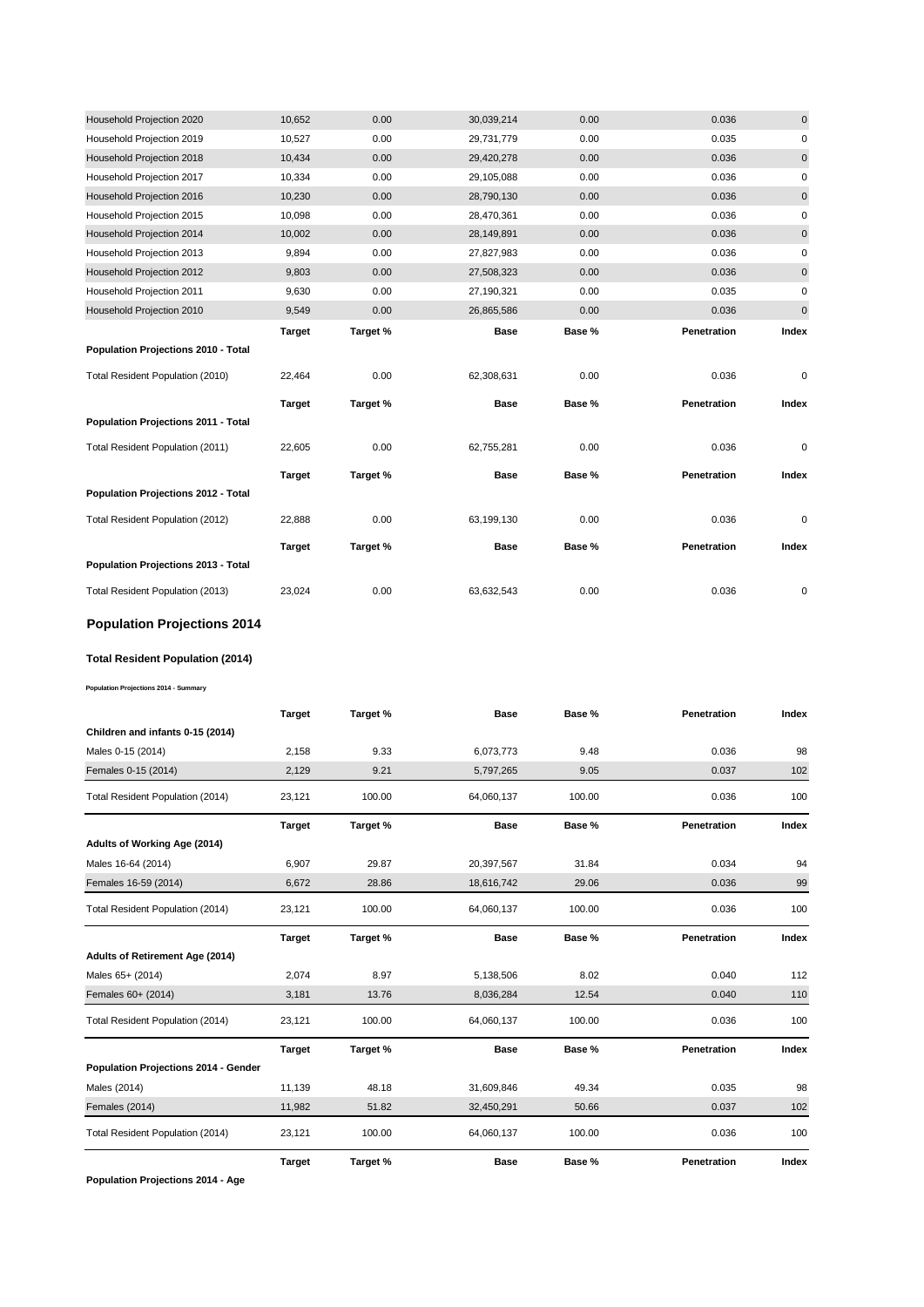| Age 0-4 (2014)                      | 1,264         | 5.47     | 3,964,452   | 6.19   | 0.032       | 88        |
|-------------------------------------|---------------|----------|-------------|--------|-------------|-----------|
| Age 5-14 (2014)                     | 2,726         | 11.79    | 7,203,620   | 11.25  | 0.038       | 105       |
| Age 15-24 (2014)                    | 2,692         | 11.64    | 7,987,891   | 12.47  | 0.034       | 93        |
| Age 25-34 (2014)                    | 2,475         | 10.70    | 9,010,442   | 14.07  | 0.028       | 76        |
| Age 35-44 (2014)                    | 2,845         | 12.31    | 8,238,311   | 12.86  | 0.035       | 96        |
| Age 45-54 (2014)                    | 3,720         | 16.09    | 9,007,015   | 14.06  | 0.041       | 114       |
| Age 55-64 (2014)                    | 2,860         | 12.37    | 7,241,106   | 11.30  | 0.040       | 109       |
| Age 65-74 (2014)                    | 2,358         | 10.20    | 6,113,948   | 9.54   | 0.039       | 107       |
| Age 75-84 (2014)                    | 1,508         | 6.52     | 3,734,026   | 5.83   | 0.040       | 112       |
| Age 85+ (2014)                      | 673           | 2.91     | 1,559,326   | 2.43   | 0.043       | 120       |
| Total Resident Population (2014)    | 23,121        | 100.00   | 64,060,137  | 100.00 | 0.036       | 100       |
|                                     | <b>Target</b> | Target % | <b>Base</b> | Base % | Penetration | Index     |
| Population Projections 2015 - Total |               |          |             |        |             |           |
| Total Resident Population (2015)    | 23,330        | 0.00     | 64,482,878  | 0.00   | 0.036       | 0         |
|                                     | <b>Target</b> | Target % | <b>Base</b> | Base % | Penetration | Index     |
| Population Projections 2016 - Total |               |          |             |        |             |           |
| Total Resident Population (2016)    | 23,452        | 0.00     |             |        |             |           |
|                                     |               |          | 64,901,276  | 0.00   | 0.036       | $\pmb{0}$ |
|                                     | <b>Target</b> | Target % | <b>Base</b> | Base % | Penetration | Index     |
| Population Projections 2017 - Total |               |          |             |        |             |           |
| Total Resident Population (2017)    | 23,632        | 0.00     | 65,318,447  | 0.00   | 0.036       | 0         |
|                                     | <b>Target</b> | Target % | <b>Base</b> | Base % | Penetration | Index     |
| Population Projections 2018 - Total |               |          |             |        |             |           |

# **Population Projections 2019**

# **Total Resident Population (2019)**

**Population Projections 2019 - Summary**

|                                      | <b>Target</b> | Target % | <b>Base</b> | Base % | Penetration | Index |
|--------------------------------------|---------------|----------|-------------|--------|-------------|-------|
| Children and infants 0-15 (2019)     |               |          |             |        |             |       |
| Males 0-15 (2019)                    | 2,246         | 9.38     | 6,316,143   | 9.54   | 0.036       | 98    |
| Females 0-15 (2019)                  | 2,233         | 9.32     | 6,037,929   | 9.12   | 0.037       | 102   |
| Total Resident Population (2019)     | 23,951        | 100.00   | 66,177,832  | 100.00 | 0.036       | 100   |
|                                      | <b>Target</b> | Target % | <b>Base</b> | Base % | Penetration | Index |
| Adults of Working Age (2019)         |               |          |             |        |             |       |
| Males 16-64 (2019)                   | 6,958         | 29.05    | 20,729,212  | 31.32  | 0.034       | 93    |
| Females 16-59 (2019)                 | 6,851         | 28.61    | 18,762,435  | 28.35  | 0.037       | 101   |
| Total Resident Population (2019)     | 23,951        | 100.00   | 66,177,832  | 100.00 | 0.036       | 100   |
|                                      | <b>Target</b> | Target % | <b>Base</b> | Base % | Penetration | Index |
| Adults of Retirement Age (2019)      |               |          |             |        |             |       |
| Males 65+ (2019)                     | 2,218         | 9.26     | 5,690,942   | 8.60   | 0.039       | 108   |
| Females 60+ (2019)                   | 3,444         | 14.38    | 8,641,171   | 13.06  | 0.040       | 110   |
| Total Resident Population (2019)     | 23,951        | 100.00   | 66,177,832  | 100.00 | 0.036       | 100   |
|                                      | <b>Target</b> | Target % | <b>Base</b> | Base % | Penetration | Index |
| Population Projections 2019 - Gender |               |          |             |        |             |       |
| Males (2019)                         | 11,422        | 47.69    | 32,736,297  | 49.47  | 0.035       | 96    |
| <b>Females (2019)</b>                | 12,529        | 52.31    | 33,441,535  | 50.53  | 0.038       | 104   |
| Total Resident Population (2019)     | 23,951        | 100.00   | 66,177,832  | 100.00 | 0.036       | 100   |
|                                      | <b>Target</b> | Target % | <b>Base</b> | Base % | Penetration | Index |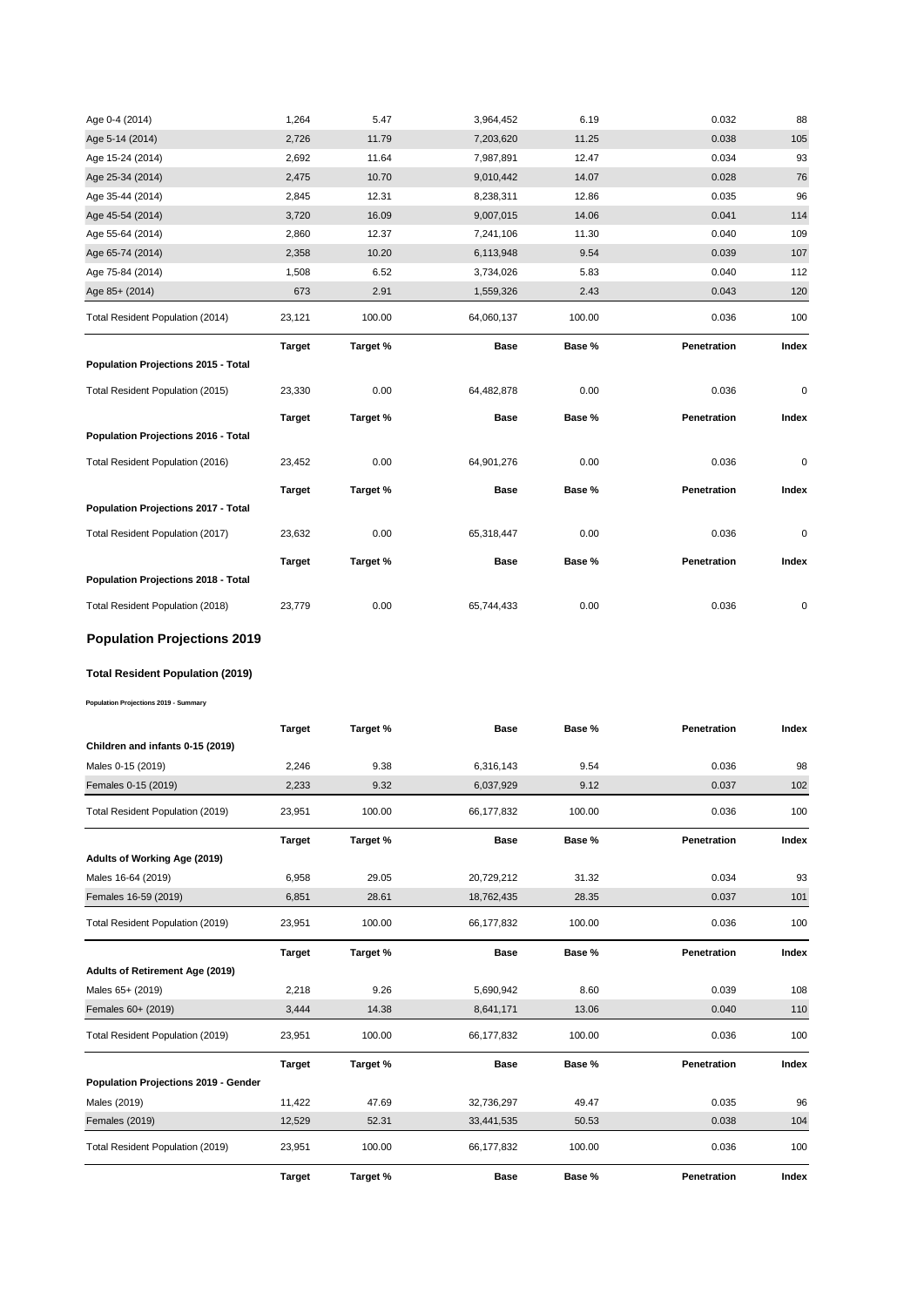#### **Population Projections 2019 - Age**

| Age 0-4 (2019)                          | 1,263         | 5.27     | 3,998,057   | 6.04   | 0.032       | 87        |
|-----------------------------------------|---------------|----------|-------------|--------|-------------|-----------|
| Age 5-14 (2019)                         | 2,919         | 12.19    | 7,688,676   | 11.62  | 0.038       | 105       |
| Age 15-24 (2019)                        | 2,577         | 10.76    | 7,525,457   | 11.37  | 0.034       | 95        |
| Age 25-34 (2019)                        | 2,828         | 11.81    | 9,404,049   | 14.21  | 0.030       | 83        |
| Age 35-44 (2019)                        | 2,802         | 11.70    | 8,343,036   | 12.61  | 0.034       | 93        |
| Age 45-54 (2019)                        | 3,504         | 14.63    | 8,817,841   | 13.32  | 0.040       | 110       |
| Age 55-64 (2019)                        | 3,141         | 13.12    | 7,940,909   | 12.00  | 0.040       | 109       |
| Age 65-74 (2019)                        | 2,501         | 10.44    | 6,512,386   | 9.84   | 0.038       | 106       |
| Age 75-84 (2019)                        | 1,628         | 6.80     | 4,128,598   | 6.24   | 0.039       | 109       |
| Age 85+ (2019)                          | 787           | 3.29     | 1,818,823   | 2.75   | 0.043       | 120       |
| Total Resident Population (2019)        | 23,951        | 100.00   | 66,177,832  | 100.00 | 0.036       | 100       |
|                                         | <b>Target</b> | Target % | <b>Base</b> | Base % | Penetration | Index     |
| Population Projections 2020 - Total     |               |          |             |        |             |           |
| Total Resident Population (2020)        | 24,067        | 0.00     | 66,614,106  | 0.00   | 0.036       | 0         |
|                                         | <b>Target</b> | Target % | Base        | Base % | Penetration | Index     |
| Population Projections 2021 - Total     |               |          |             |        |             |           |
| Total Resident Population (2021)        | 24,204        | 0.00     | 67,053,012  | 0.00   | 0.036       | $\pmb{0}$ |
|                                         | <b>Target</b> | Target % | Base        | Base % | Penetration | Index     |
| Population Projections 2022 - Total     |               |          |             |        |             |           |
| Total Resident Population (2022)        | 24,319        | 0.00     | 67,493,269  | 0.00   | 0.036       | $\pmb{0}$ |
|                                         | <b>Target</b> | Target % | <b>Base</b> | Base % | Penetration | Index     |
| Population Projections 2023 - Total     |               |          |             |        |             |           |
| Total Resident Population (2023)        | 24,472        | 0.00     | 67,924,917  | 0.00   | 0.036       | 0         |
| <b>Population Projections 2024</b>      |               |          |             |        |             |           |
| <b>Total Resident Population (2024)</b> |               |          |             |        |             |           |

**Population Projections 2024 - Summary**

|                                      | <b>Target</b> | Target % | <b>Base</b> | Base % | Penetration | Index |
|--------------------------------------|---------------|----------|-------------|--------|-------------|-------|
| Children and infants 0-15 (2024)     |               |          |             |        |             |       |
| Males 0-15 (2024)                    | 2,305         | 9.36     | 6,480,502   | 9.48   | 0.036       | 99    |
| Females 0-15 (2024)                  | 2,305         | 9.36     | 6,198,552   | 9.07   | 0.037       | 103   |
| Total Resident Population (2024)     | 24,639        | 100.00   | 68,347,600  | 100.00 | 0.036       | 100   |
|                                      | <b>Target</b> | Target % | <b>Base</b> | Base % | Penetration | Index |
| Adults of Working Age (2024)         |               |          |             |        |             |       |
| Males 16-64 (2024)                   | 7,061         | 28.66    | 21,099,331  | 30.87  | 0.034       | 93    |
| Females 16-59 (2024)                 | 6,792         | 27.57    | 18,793,378  | 27.50  | 0.036       | 100   |
| Total Resident Population (2024)     | 24,639        | 100.00   | 68,347,600  | 100.00 | 0.036       | 100   |
|                                      |               |          |             |        |             |       |
|                                      | <b>Target</b> | Target % | <b>Base</b> | Base % | Penetration | Index |
| Adults of Retirement Age (2024)      |               |          |             |        |             |       |
| Males 65+ (2024)                     | 2,400         | 9.74     | 6,276,201   | 9.18   | 0.038       | 106   |
| Females 60+ (2024)                   | 3,775         | 15.32    | 9,499,636   | 13.90  | 0.040       | 110   |
| Total Resident Population (2024)     | 24,639        | 100.00   | 68,347,600  | 100.00 | 0.036       | 100   |
|                                      | <b>Target</b> | Target % | <b>Base</b> | Base % | Penetration | Index |
| Population Projections 2024 - Gender |               |          |             |        |             |       |
| Males (2024)                         | 11,766        | 47.76    | 33,856,034  | 49.54  | 0.035       | 96    |
| Females (2024)                       | 12,872        | 52.24    | 34,491,566  | 50.46  | 0.037       | 104   |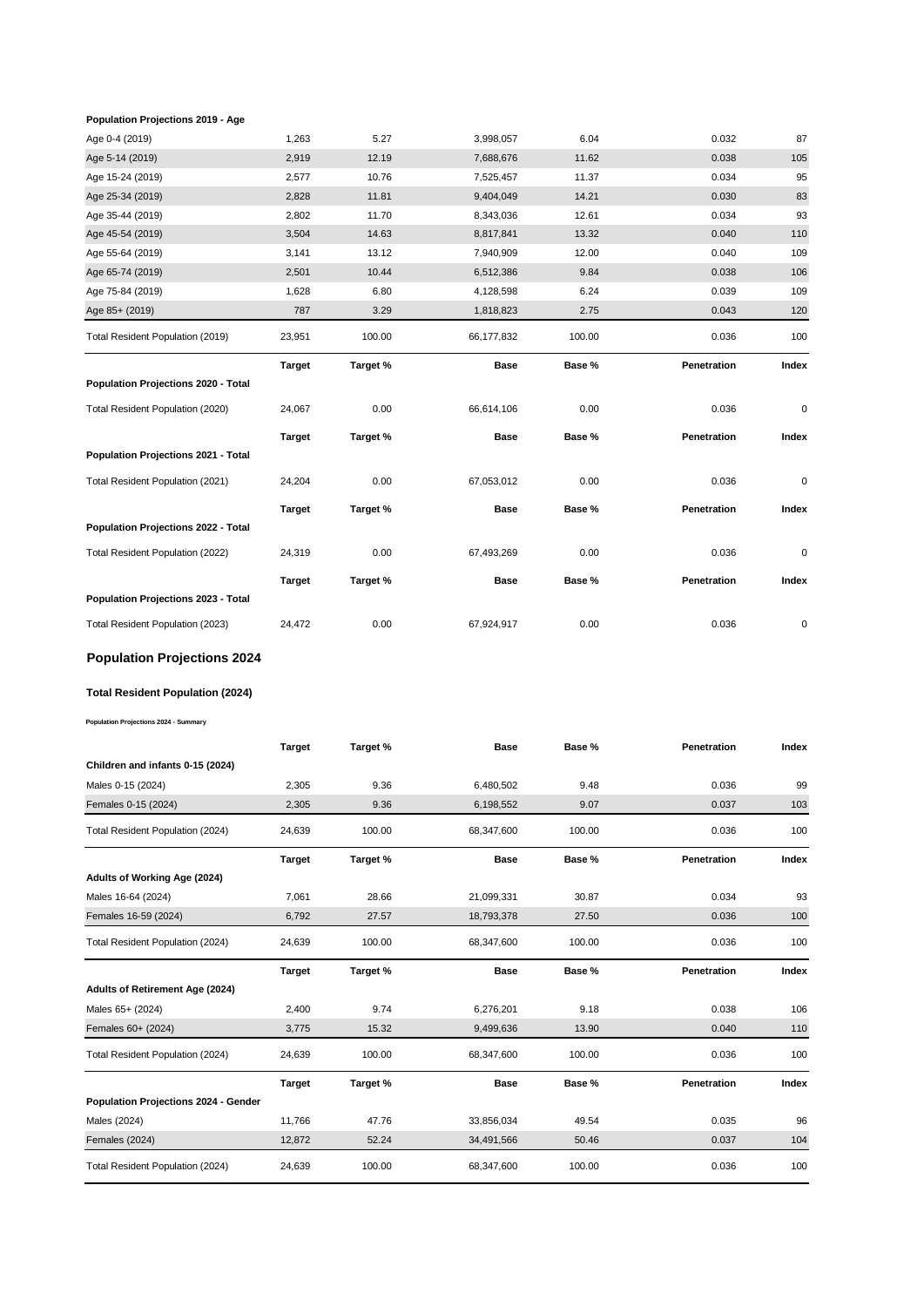|                                             | Target        | Target % | Base        | Base % | Penetration | Index |
|---------------------------------------------|---------------|----------|-------------|--------|-------------|-------|
| Population Projections 2024 - Age           |               |          |             |        |             |       |
| Age 0-4 (2024)                              | 1,295         | 5.26     | 3,988,746   | 5.84   | 0.033       | 90    |
| Age 5-14 (2024)                             | 2,991         | 12.14    | 7,951,115   | 11.63  | 0.038       | 104   |
| Age 15-24 (2024)                            | 2,605         | 10.57    | 7,721,862   | 11.30  | 0.034       | 94    |
| Age 25-34 (2024)                            | 2,850         | 11.57    | 9,112,947   | 13.33  | 0.031       | 87    |
| Age 35-44 (2024)                            | 3,100         | 12.58    | 9,289,417   | 13.59  | 0.033       | 93    |
| Age 45-54 (2024)                            | 3,113         | 12.63    | 8,039,938   | 11.76  | 0.039       | 107   |
| Age 55-64 (2024)                            | 3,398         | 13.79    | 8,600,804   | 12.58  | 0.040       | 110   |
| Age 65-74 (2024)                            | 2,382         | 9.67     | 6,521,985   | 9.54   | 0.037       | 101   |
| Age 75-84 (2024)                            | 1,928         | 7.82     | 4,913,184   | 7.19   | 0.039       | 109   |
| Age 85+ (2024)                              | 978           | 3.97     | 2,207,602   | 3.23   | 0.044       | 123   |
| Total Resident Population (2024)            | 24,639        | 100.00   | 68,347,600  | 100.00 | 0.036       | 100   |
|                                             | <b>Target</b> | Target % | Base        | Base % | Penetration | Index |
| Population Projections 2025 - Total         |               |          |             |        |             |       |
| Total Resident Population (2025)            | 24,774        | 0.00     | 68,762,299  | 0.00   | 0.036       | 0     |
|                                             | <b>Target</b> | Target % | <b>Base</b> | Base % | Penetration | Index |
| Population Projections 2026 - Total         |               |          |             |        |             |       |
| Total Resident Population (2026)            | 24,914        | 0.00     | 69,166,518  | 0.00   | 0.036       | 0     |
|                                             |               |          |             |        |             |       |
| Population Projections 2027 - Total         | <b>Target</b> | Target % | <b>Base</b> | Base % | Penetration | Index |
|                                             |               |          |             |        |             |       |
| Total Resident Population (2027)            | 25,048        | 0.00     | 69,589,203  | 0.00   | 0.036       | 0     |
|                                             | <b>Target</b> | Target % | Base        | Base % | Penetration | Index |
| <b>Population Projections 2028 - Total</b>  |               |          |             |        |             |       |
| Total Resident Population (2028)            | 25,203        | 0.00     | 70,008,417  | 0.00   | 0.036       | 0     |
| <b>Population Projections 2029</b>          |               |          |             |        |             |       |
| Total Resident Population (2029)            |               |          |             |        |             |       |
|                                             |               |          |             |        |             |       |
| Population Projections 2029 - Summary       |               |          |             |        |             |       |
|                                             | Target        | Target % | Base        | Base % | Penetration | Index |
| Children and infants 0-15 (2029)            |               |          |             |        |             |       |
| Males 0-15 (2029)                           | 2,369         | 9.34     | 6,554,317   | 9.31   | 0.036       | 100   |
| Females 0-15 (2029)                         | 2,400         | 9.46     | 6,270,447   | 8.90   | 0.038       | 106   |
| Total Resident Population (2029)            | 25,365        | 100.00   | 70,425,063  | 100.00 | 0.036       | 100   |
|                                             | Target        | Target % | Base        | Base % | Penetration | Index |
| Adults of Working Age (2029)                |               |          |             |        |             |       |
| Males 16-64 (2029)                          | 7,099         | 27.99    | 21,434,719  | 30.44  | 0.033       | 92    |
| Females 16-59 (2029)                        | 6,788         | 26.76    | 18,813,872  | 26.71  | 0.036       | 100   |
|                                             |               |          |             |        |             |       |
| Total Resident Population (2029)            | 25,365        | 100.00   | 70,425,063  | 100.00 | 0.036       | 100   |
|                                             | Target        | Target % | Base        | Base % | Penetration | Index |
| <b>Adults of Retirement Age (2029)</b>      |               |          |             |        |             |       |
| Males 65+ (2029)                            | 2,616         | 10.31    | 6,926,419   | 9.84   | 0.038       | 105   |
| Females 60+ (2029)                          | 4,093         | 16.14    | 10,425,289  | 14.80  | 0.039       | 109   |
| Total Resident Population (2029)            | 25,365        | 100.00   | 70,425,063  | 100.00 | 0.036       | 100   |
|                                             | <b>Target</b> | Target % | Base        | Base % | Penetration | Index |
| <b>Population Projections 2029 - Gender</b> |               |          |             |        |             |       |
| Males (2029)                                | 12,084        | 47.64    | 34,915,455  | 49.58  | 0.035       | 96    |
| <b>Females (2029)</b>                       | 13,281        | 52.36    | 35,509,608  | 50.42  | 0.037       | 104   |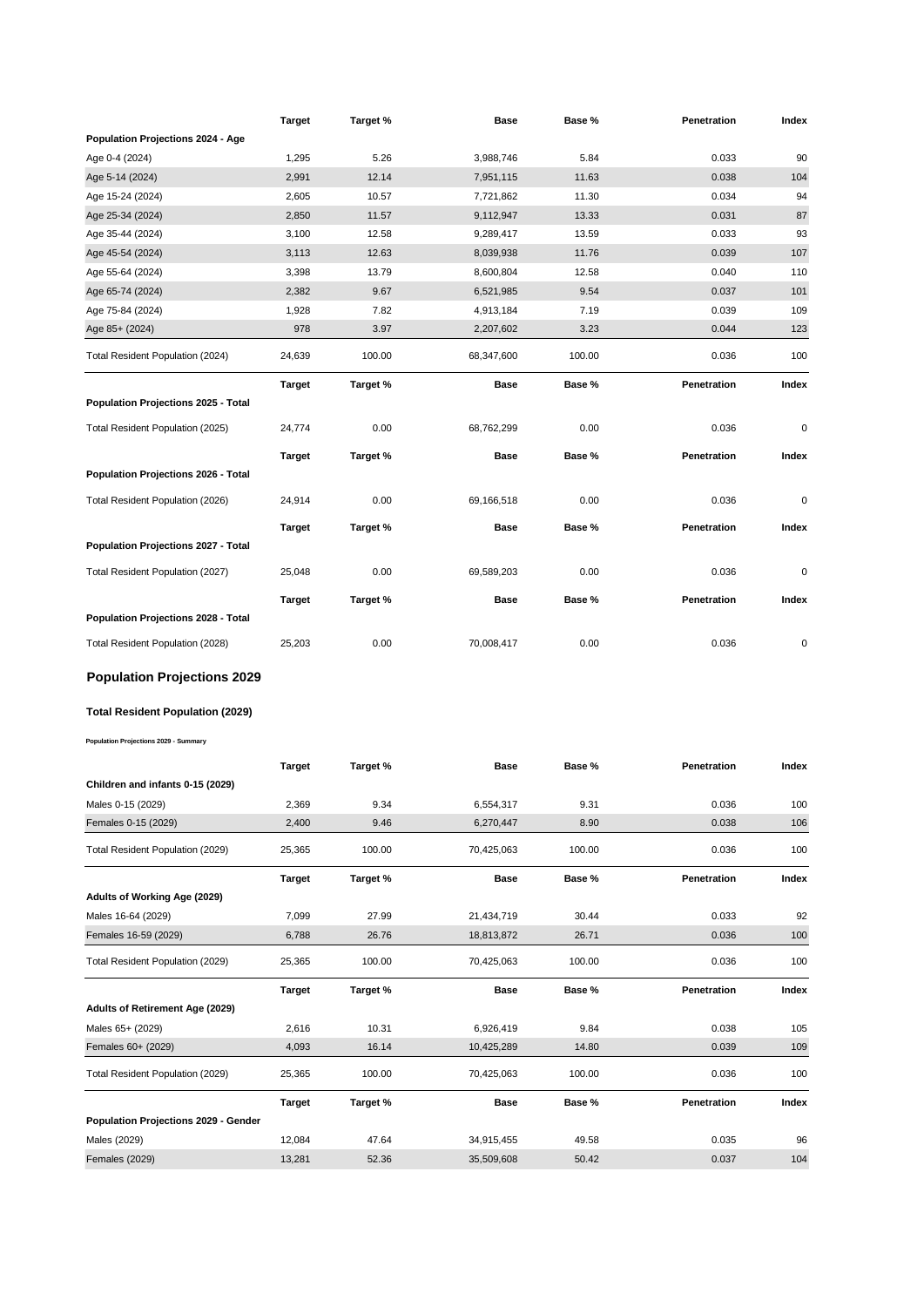| Total Resident Population (2029)                                                | 25,365         | 100.00         | 70,425,063             | 100.00         | 0.036          | 100         |
|---------------------------------------------------------------------------------|----------------|----------------|------------------------|----------------|----------------|-------------|
|                                                                                 | <b>Target</b>  | Target %       | Base                   | Base %         | Penetration    | Index       |
| <b>Population Projections 2029 - Age</b>                                        |                |                |                        |                |                |             |
| Age 0-4 (2029)                                                                  | 1,315          | 5.18           | 3,938,063              | 5.59           | 0.033          | 93          |
| Age 5-14 (2029)                                                                 | 3,115          | 12.28          | 8,081,966              | 11.48          | 0.039          | 107         |
| Age 15-24 (2029)                                                                | 2,779          | 10.96          | 8,259,933              | 11.73          | 0.034          | 93          |
| Age 25-34 (2029)<br>Age 35-44 (2029)                                            | 2,672<br>3,435 | 10.53<br>13.54 | 8,579,132<br>9,992,243 | 12.18<br>14.19 | 0.031<br>0.034 | 86<br>95    |
| Age 45-54 (2029)                                                                | 2,996          | 11.81          | 7,718,121              | 10.96          | 0.039          | 108         |
| Age 55-64 (2029)                                                                | 3,362          | 13.26          | 8,852,741              | 12.57          | 0.038          | 105         |
| Age 65-74 (2029)                                                                | 2,472          | 9.74           | 6,888,262              | 9.78           | 0.036          | 100         |
| Age 75-84 (2029)                                                                | 2,129          | 8.39           | 5,527,666              | 7.85           | 0.039          | 107         |
| Age 85+ (2029)                                                                  | 1,091          | 4.30           | 2,586,936              | 3.67           | 0.042          | 117         |
| Total Resident Population (2029)                                                | 25,365         | 100.00         | 70,425,063             | 100.00         | 0.036          | 100         |
|                                                                                 | <b>Target</b>  | Target %       | <b>Base</b>            | Base %         | Penetration    | Index       |
| Summary Demographics - Experian Revised Household and Population Estimates 2009 |                |                |                        |                |                |             |
| <b>Experian Revised Households</b>                                              | 9,606          | 0.00           | 26,522,644             | 0.00           | 0.036          | 0           |
| <b>Experian Revised Population</b>                                              | 22,615         | 0.00           | 61,796,587             | 0.00           | 0.037          | $\mathbf 0$ |
| Experian Revised Adults 15+                                                     | 18,758         | 0.00           | 50,996,904             | 0.00           | 0.037          | $\pmb{0}$   |
| Experian Revised Adults 16+                                                     | 18,433         | 0.00           | 50,243,304             | 0.00           | 0.037          | $\pmb{0}$   |
| Experian Revised Adults 18+                                                     | 17,742         | 0.00           | 48,680,614             | 0.00           | 0.036          | $\mathbf 0$ |
|                                                                                 | <b>Target</b>  | Target %       | Base                   | Base %         | Penetration    | Index       |
| <b>Summary Demographics - Experian Revised Population Projections</b>           |                |                |                        |                |                |             |
| <b>Experian Revised Population</b><br>Projection 2010                           | 22,814         | 0.00           | 62,229,085             | 0.00           | 0.037          | 0           |
| <b>Experian Revised Population</b><br>Projection 2011                           | 23,002         | 0.00           | 62,654,320             | 0.00           | 0.037          | $\mathbf 0$ |
| <b>Experian Revised Population</b><br>Projection 2012                           | 23,359         | 0.00           | 63,085,385             | 0.00           | 0.037          | 0           |
| <b>Experian Revised Population</b><br>Projection 2013                           | 23,566         | 0.00           | 63,504,351             | 0.00           | 0.037          | $\pmb{0}$   |
| <b>Experian Revised Population</b><br>Projection 2014                           | 23,811         | 0.00           | 63,927,064             | 0.00           | 0.037          | 0           |
| <b>Experian Revised Population</b><br>Projection 2015                           | 24,064         | 0.00           | 64,358,105             | 0.00           | 0.037          | $\mathbf 0$ |
| <b>Experian Revised Population</b><br>Projection 2016                           | 24,297         | 0.00           | 64,784,524             | 0.00           | 0.038          | 0           |
| <b>Experian Revised Population</b><br>Projection 2017                           | 24,579         | 0.00           | 65,216,599             | 0.00           | 0.038          | $\pmb{0}$   |
| <b>Experian Revised Population</b><br>Projection 2018                           | 24,790         | 0.00           | 65,662,222             | 0.00           | 0.038          | 0           |
| <b>Experian Revised Population</b><br>Projection 2019                           | 25,035         | 0.00           | 66,096,464             | 0.00           | 0.038          | $\pmb{0}$   |
| <b>Experian Revised Population</b><br>Projection 2020                           | 25,288         | 0.00           | 66,533,131             | 0.00           | 0.038          | 0           |
| <b>Experian Revised Population</b><br>Projection 2021                           | 25,546         | 0.00           | 66,976,171             | 0.00           | 0.038          | $\mathbf 0$ |
| <b>Experian Revised Population</b><br>Projection 2022                           | 25,793         | 0.00           | 67,405,290             | 0.00           | 0.038          | 0           |
| <b>Experian Revised Population</b><br>Projection 2023                           | 26,008         | 0.00           | 67,829,839             | 0.00           | 0.038          | $\mathbf 0$ |
| <b>Experian Revised Population</b><br>Projection 2024                           | 26,216         | 0.00           | 68,260,739             | 0.00           | 0.038          | $\pmb{0}$   |
| <b>Experian Revised Population</b><br>Projection 2025                           | 26,451         | 0.00           | 68,671,881             | 0.00           | 0.039          | $\mathbf 0$ |
| <b>Experian Revised Population</b><br>Projection 2026                           | 26,688         | 0.00           | 69,089,141             | 0.00           | 0.039          | 0           |
| <b>Experian Revised Population</b><br>Projection 2027                           | 26,905         | 0.00           | 69,487,301             | 0.00           | 0.039          | $\mathbf 0$ |
| <b>Experian Revised Population</b><br>Projection 2028                           | 27,134         | 0.00           | 69,875,273             | 0.00           | 0.039          | 0           |